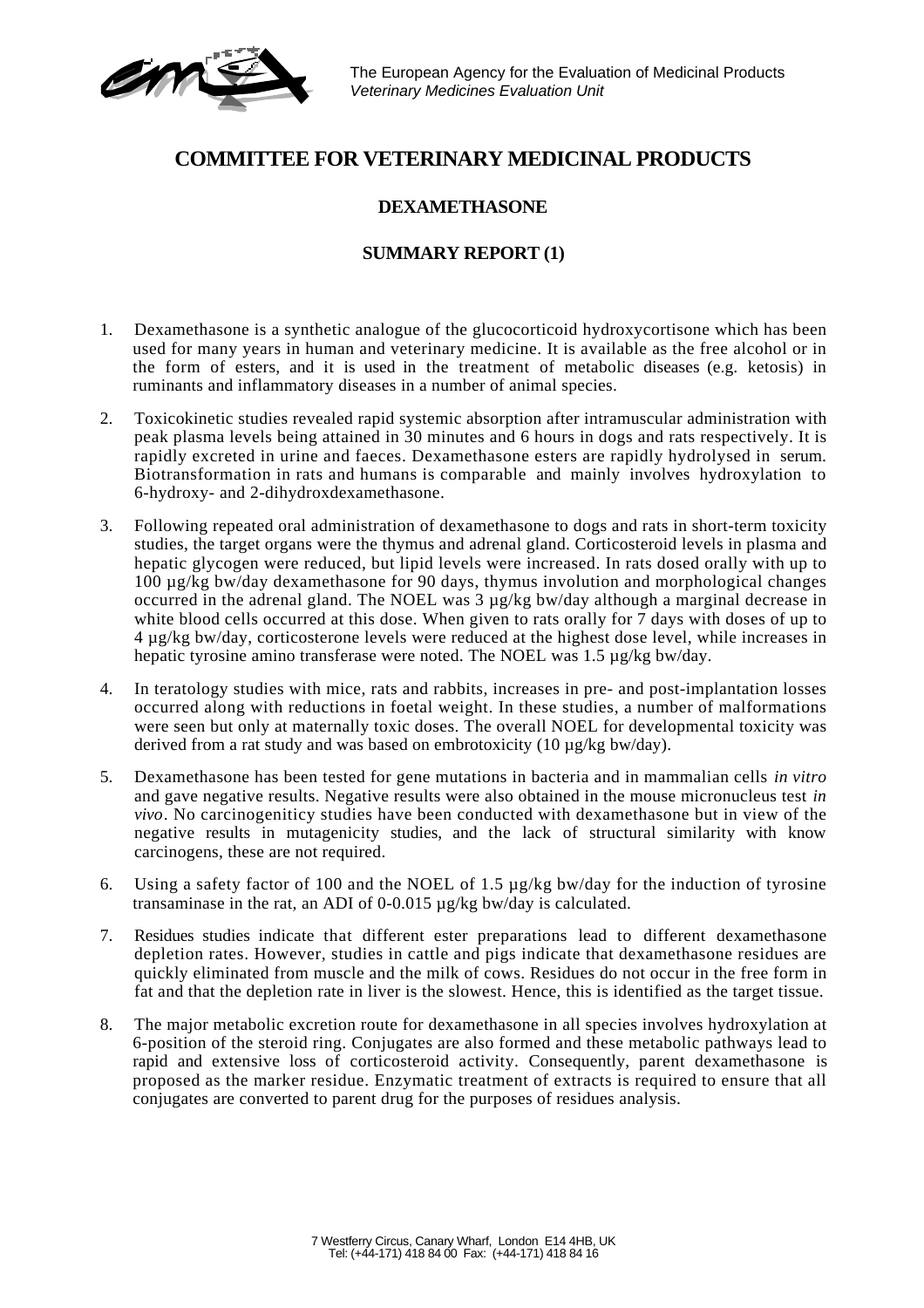9. Based on the ADI of 0-0.015  $\mu$ g/kg bw/day the permitted daily intake of parent dnig is 0.9 µg/day. From this and the residues depletion data, the following MRLs can be elaborated for cattle, horses and pigs.

| muscle | $0.5 \mu$ g/kg |
|--------|----------------|
| liver  | $2.5 \mu g/kg$ |
| kidney | $0.5 \mu g/kg$ |
| milk   | $0.3 \mu$ g/kg |

There is inadequate information for fat but as residues of the free drug do not occur in this tissue, no MRL is required. On the basis of these MRLs, the amount of dexamethasone residues present in the food package would not exceed the ADI.

10. The limit of quantitation of the assay is the same as the maximum residue limits. Consequently, the MRLs proposed are provisional until a fully validated routine analytical method, which takes account of these MRL values in accordance with the requirements of Volume VI, is available. These provisional MRLs expire on 1.1.1997. The required information, as mentioned below, shall be submitted before 1.1.1996.